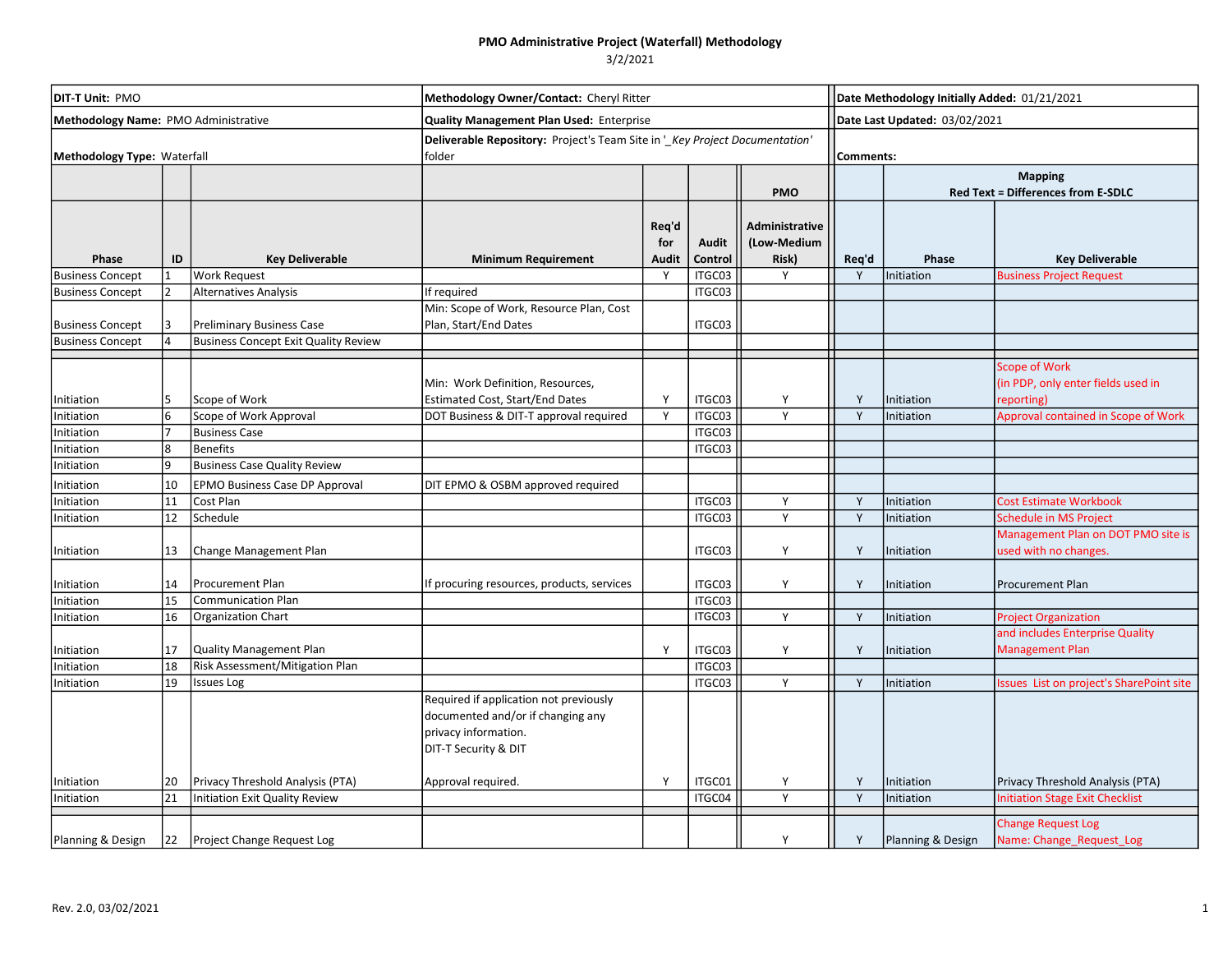|                   |     |                                          |                                                                                                                   |                              |                            | <b>PMO</b>                             |       | <b>Mapping</b><br><b>Red Text = Differences from E-SDLC</b> |                                                                                                                          |
|-------------------|-----|------------------------------------------|-------------------------------------------------------------------------------------------------------------------|------------------------------|----------------------------|----------------------------------------|-------|-------------------------------------------------------------|--------------------------------------------------------------------------------------------------------------------------|
| Phase             | ID  | <b>Key Deliverable</b>                   | <b>Minimum Requirement</b>                                                                                        | Req'd<br>for<br><b>Audit</b> | <b>Audit</b><br>Control    | Administrative<br>(Low-Medium<br>Risk) | Req'd | Phase                                                       | <b>Key Deliverable</b>                                                                                                   |
|                   |     |                                          |                                                                                                                   |                              |                            |                                        |       |                                                             | <b>Change Request</b><br>Name: CRnn_DOT_Signed (see Change<br>Management Plan for other<br>documents associated with the |
| Planning & Design | 23  | Project Change Request                   | DIT-T and Business Approval                                                                                       |                              | ITGC03                     | Y                                      | Y     | Planning & Design                                           | change)                                                                                                                  |
| Planning & Design | 24  | Project Change Request Quality Review    |                                                                                                                   |                              |                            | Y                                      | Y     | Planning & Design                                           | <b>Change Request Checklist</b>                                                                                          |
| Planning & Design | 25  | <b>EPMO Change Request DP Approval</b>   | EPMO and/or OSBM approval (if required)                                                                           |                              |                            |                                        |       |                                                             |                                                                                                                          |
| Planning & Design | 26  | <b>SAP Cost Exception Report</b>         |                                                                                                                   |                              |                            | Y                                      | Y     | Planning & Design                                           | <b>SAP Cost Exception Report</b>                                                                                         |
| Planning & Design | 27  | Requirements Management Plan             |                                                                                                                   |                              | ITGC03                     |                                        |       |                                                             |                                                                                                                          |
| Planning & Design | 28  | <b>Requirements</b>                      | Must be approved by Business and other<br>stakeholders, including Architecture,<br>Security, Infrastructure, etc. | Y                            | ITGC01<br>ITGC02<br>ITGC03 | Y                                      | Y     | Planning & Design                                           | <b>Technology Solution Requirements</b><br>Document (TSRD)                                                               |
| Planning & Design | 29  | <b>Requirements Approval</b>             | Required on all sizes of work except on<br>small operational work, this may be<br>included in Work Definition.    | Y                            | ITGC01<br>ITGC02<br>ITGC03 | Y                                      | Y     | Planning & Design                                           | <b>Approval contained in TSRD</b>                                                                                        |
| Planning & Design | 30  | <b>Requirements Traceability Matrix</b>  |                                                                                                                   |                              |                            | $\overline{Y}$                         | Y     | Planning & Design                                           | <b>Requirements Traceability Matrix</b>                                                                                  |
| Planning & Design | 32  | Architecture Design                      |                                                                                                                   |                              | ITGC01<br>ITGC02           |                                        |       |                                                             |                                                                                                                          |
| Planning & Design | 33  | Architecture DP Quality Review           | If required by EPMO                                                                                               |                              |                            |                                        |       |                                                             |                                                                                                                          |
| Planning & Design | 34  | EPMO Architecture DP Approval            | If required by EPMO<br>DIT Architecture Approval required                                                         |                              | ITGC01<br>ITGC02           |                                        |       |                                                             |                                                                                                                          |
| Planning & Design | 35  | Security DP Quality Review               | If required by EPMO                                                                                               |                              |                            |                                        |       |                                                             |                                                                                                                          |
| Planning & Design | 36  | <b>EPMO Security DP Approval</b>         | If required by EPMO<br><b>DIT Approval Required</b>                                                               |                              | ITGC01<br>ITGC02           |                                        |       |                                                             |                                                                                                                          |
| Planning & Design | 137 | <b>Architecture Exception Request</b>    | If required, complete<br>DIT Approval Required<br>If required, complete                                           |                              |                            | Y                                      | Y     | Planning & Design                                           | <b>Architecture Exception Request</b>                                                                                    |
| Planning & Design | 38  | <b>NCID Exception Request</b>            | DIT Approval Required<br>If required, complete                                                                    |                              | ITGC01                     | Y                                      | Y     | Planning & Design                                           | <b>NCID Exception Request</b>                                                                                            |
| Planning & Design | 39  | Security Exception Request               | <b>DIT Approval Required</b>                                                                                      |                              | ITGC01                     | Y                                      | Y     | Planning & Design                                           | Security Exception Request                                                                                               |
| Planning & Design | 40  | Design Document                          |                                                                                                                   | Y                            | ITGC03                     | Y                                      | Y     | Planning & Design                                           | Design Document                                                                                                          |
|                   |     |                                          |                                                                                                                   |                              |                            |                                        |       |                                                             | <b>Approval contained in Design</b>                                                                                      |
| Planning & Design | 41  | Design Approval                          | Business and other stakeholders approvals                                                                         | Y                            | ITGC03                     | Y                                      | Y     | Planning & Design                                           | <b>Document</b>                                                                                                          |
| Planning & Design | 42  | <b>Business Continuity Plan</b>          | If required                                                                                                       |                              | ITGC03                     |                                        |       |                                                             |                                                                                                                          |
| Planning & Design | 43  | Disaster Recovery Plan                   | If required                                                                                                       |                              | ITGC03                     |                                        |       |                                                             |                                                                                                                          |
| Planning & Design | 44  | <b>Training Plan</b>                     | If required                                                                                                       |                              | ITGC03                     |                                        |       |                                                             |                                                                                                                          |
| Planning & Design | 45  | <b>Test Plan</b>                         |                                                                                                                   |                              |                            | Y                                      | Y     | Planning & Design                                           | <b>Test Plan</b>                                                                                                         |
| Planning & Design | 46  | <b>Acceptance Process and Criteria</b>   |                                                                                                                   |                              | ITGC03                     | Y                                      | Y     | Planning & Design                                           | <b>Acceptance Process and Criteria</b>                                                                                   |
| Planning & Design | 47  | Acceptance Process and Criteria Approval | Must be approved by Business and other<br>stakeholders                                                            |                              | ITGC03                     | Y                                      | Y     | Planning & Design                                           | <b>Approval contained in Acceptance</b><br><b>Process and Criteria document</b>                                          |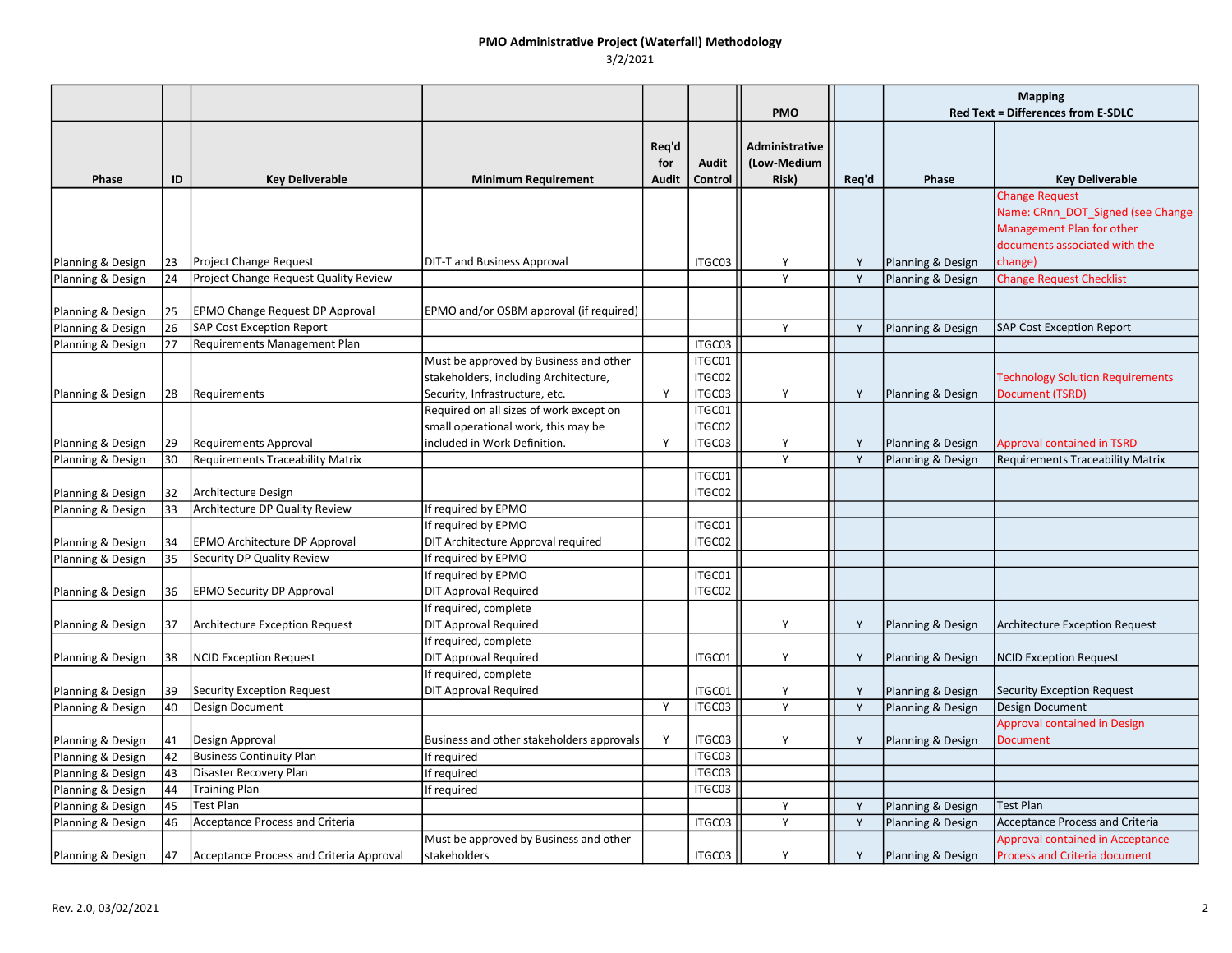|                   |          |                                                                           |                                                        |                       |                         | <b>PMO</b>                             |        | <b>Mapping</b><br><b>Red Text = Differences from E-SDLC</b> |                                                                                                                                                            |  |
|-------------------|----------|---------------------------------------------------------------------------|--------------------------------------------------------|-----------------------|-------------------------|----------------------------------------|--------|-------------------------------------------------------------|------------------------------------------------------------------------------------------------------------------------------------------------------------|--|
| Phase             | ID       | <b>Key Deliverable</b>                                                    | <b>Minimum Requirement</b>                             | Req'd<br>for<br>Audit | <b>Audit</b><br>Control | Administrative<br>(Low-Medium<br>Risk) | Req'd  | Phase                                                       | <b>Key Deliverable</b>                                                                                                                                     |  |
|                   |          |                                                                           | Required if there are changes to the                   |                       |                         |                                        |        |                                                             |                                                                                                                                                            |  |
| Planning & Design | 48       | Operational Level Agreement (OLA)                                         | current OLA.                                           |                       | ITGC04                  | Y                                      | Y      | Planning & Design                                           | Operational Level Agreement (OLA)                                                                                                                          |  |
| Planning & Design | 49       | Operational Level Agreement (OLA)<br>Approval                             | If required<br>Must be approved by IT Stakeholders     |                       | ITGC04                  | Υ                                      | Y      | Planning & Design                                           | <b>Approval contained in OLA</b>                                                                                                                           |  |
| Planning & Design | 150      | Business Approval to Exit P&D                                             |                                                        |                       | ITGC03                  |                                        | Y      | Planning & Design                                           | <b>Business Approval to Exit P&amp;D</b>                                                                                                                   |  |
|                   |          |                                                                           |                                                        |                       |                         |                                        |        |                                                             | <b>P&amp;D Stage Exit Checklist</b><br>Portfolio Mgr reviews and approves.<br>PMO Support only reviews field for<br>creating baseline. (same fields as for |  |
| Planning & Design | 151      | P&D Exit Quality Review                                                   |                                                        |                       | ITGC04                  | Y                                      | Y      | Planning & Design                                           | CR)                                                                                                                                                        |  |
| Planning & Design |          | If RFP required, deliverables below:                                      |                                                        |                       |                         |                                        |        | Planning & Design                                           | If RFP required, deliverables below:                                                                                                                       |  |
|                   |          |                                                                           |                                                        |                       |                         |                                        |        |                                                             | RFP Request for Commodity/Service                                                                                                                          |  |
| Planning & Design | 52<br>53 | RFP Request for Commodity/Service Form                                    |                                                        |                       | ITGC04<br>ITGC04        | Y<br>Y                                 | Y<br>Y | Planning & Design                                           | Form<br>RFP Disaster Recovery Assessment                                                                                                                   |  |
| Planning & Design | 54       | RFP Disaster Recovery Assessment<br><b>RFP Sourcing Exception Request</b> |                                                        |                       | ITGC04                  | Y                                      |        | Planning & Design                                           | <b>RFP Sourcing Exception Request</b>                                                                                                                      |  |
| Planning & Design | 55       |                                                                           | If required for the RFP                                |                       | ITGC04                  | Y                                      | Y<br>Y | Planning & Design                                           |                                                                                                                                                            |  |
| Planning & Design |          | RFP Hosting Exception Request                                             | If required for the RFP                                |                       | ITGC03                  |                                        |        | Planning & Design                                           | RFP Hosting Exception Request                                                                                                                              |  |
| Planning & Design | 56       | <b>RFP and Attachments</b>                                                |                                                        |                       | ITGC04                  | Y                                      | Y      | Planning & Design                                           | <b>RFP and Attachments</b>                                                                                                                                 |  |
|                   |          |                                                                           |                                                        |                       | ITGC03                  |                                        |        |                                                             |                                                                                                                                                            |  |
| Planning & Design | 57<br>58 | RFP Proposal Evaluation Plan<br><b>RFP Content Submission</b>             |                                                        |                       | ITGC04                  | Y<br>Y                                 | Y<br>Y | Planning & Design                                           | RFP Proposal Evaluation Plan<br><b>RFP Content Submission</b>                                                                                              |  |
| Planning & Design |          |                                                                           |                                                        |                       | ITGC03                  |                                        |        | Planning & Design                                           |                                                                                                                                                            |  |
| Planning & Design | 59       | <b>RFP Individual Evaluation Workbooks</b>                                |                                                        |                       | ITGC04                  | Y                                      | Y      | Planning & Design                                           | <b>RFP Individual Evaluation Workbooks</b>                                                                                                                 |  |
|                   |          | RFP Oral Presentation/Demonstration                                       |                                                        |                       | ITGC03                  |                                        |        |                                                             | <b>RFP Oral</b>                                                                                                                                            |  |
| Planning & Design | 160      | Guide                                                                     |                                                        |                       | ITGC04                  | Y                                      | Y      | Planning & Design                                           | Presentation/Demonstration Guide                                                                                                                           |  |
| Planning & Design | 61       | <b>RFP Consensus Evaluation Workbook</b>                                  |                                                        |                       | ITGC03                  | Y                                      | Y      | Planning & Design                                           | RFP Consensus Evaluation Workbook                                                                                                                          |  |
|                   |          | RFP Evaluation Report with Award                                          |                                                        |                       | ITGC03                  |                                        |        |                                                             | RFP Evaluation Report with Award                                                                                                                           |  |
| Planning & Design | 62       | Recommendation                                                            |                                                        |                       | ITGC04                  | Y                                      | Y      | Planning & Design                                           | Recommendation                                                                                                                                             |  |
| Planning & Design | 63       | RFP Evaluation Report Approvals                                           | Business and other stakeholders approvals<br>reguired. |                       | ITGC03<br>ITGC04        | Y                                      | Y      | Planning & Design                                           | RFP Evaluation Report Approvals                                                                                                                            |  |
| Planning & Design | 64       | <b>RFP CIO Presentation</b>                                               |                                                        |                       |                         | Y                                      | Y      | Planning & Design                                           | <b>RFP CIO Presentation</b>                                                                                                                                |  |
| Planning & Design | 65       | RFP Evaluation Review Checklist                                           |                                                        |                       |                         | $\mathsf{Y}$                           | Y      | Planning & Design                                           | <b>RFP Evaluation Review Checklist</b>                                                                                                                     |  |
| Planning & Design | 66       | EPMO RFP Review DP Approval                                               | <b>DPMO Approval Required</b>                          |                       |                         | Y                                      | Y      | Planning & Design                                           | EPMO RFP Review DP Approval                                                                                                                                |  |
|                   |          | <b>EPMO Contract Award Review DP</b>                                      |                                                        |                       |                         |                                        |        |                                                             | <b>EPMO Contract Award Review DP</b>                                                                                                                       |  |
| Planning & Design | 67       | Approval                                                                  | <b>DPMO Approval Required</b>                          |                       |                         | Y                                      | Y      | Planning & Design                                           | Approval                                                                                                                                                   |  |
|                   |          | If Invitation for Bid (IFB) required,                                     |                                                        |                       |                         |                                        |        |                                                             | If Invitation for Bid (IFB) required,                                                                                                                      |  |
| Planning & Design |          | deliverables below:                                                       |                                                        |                       |                         |                                        |        | Planning & Design                                           | deliverables below:                                                                                                                                        |  |
|                   |          |                                                                           |                                                        |                       | ITGC03                  |                                        |        |                                                             | IFB Request for Commodity/Service                                                                                                                          |  |
| Planning & Design | 68       | IFB Request for Commodity/Service Form                                    |                                                        |                       | ITGC04                  | Y                                      | Y      | Planning & Design                                           | Form                                                                                                                                                       |  |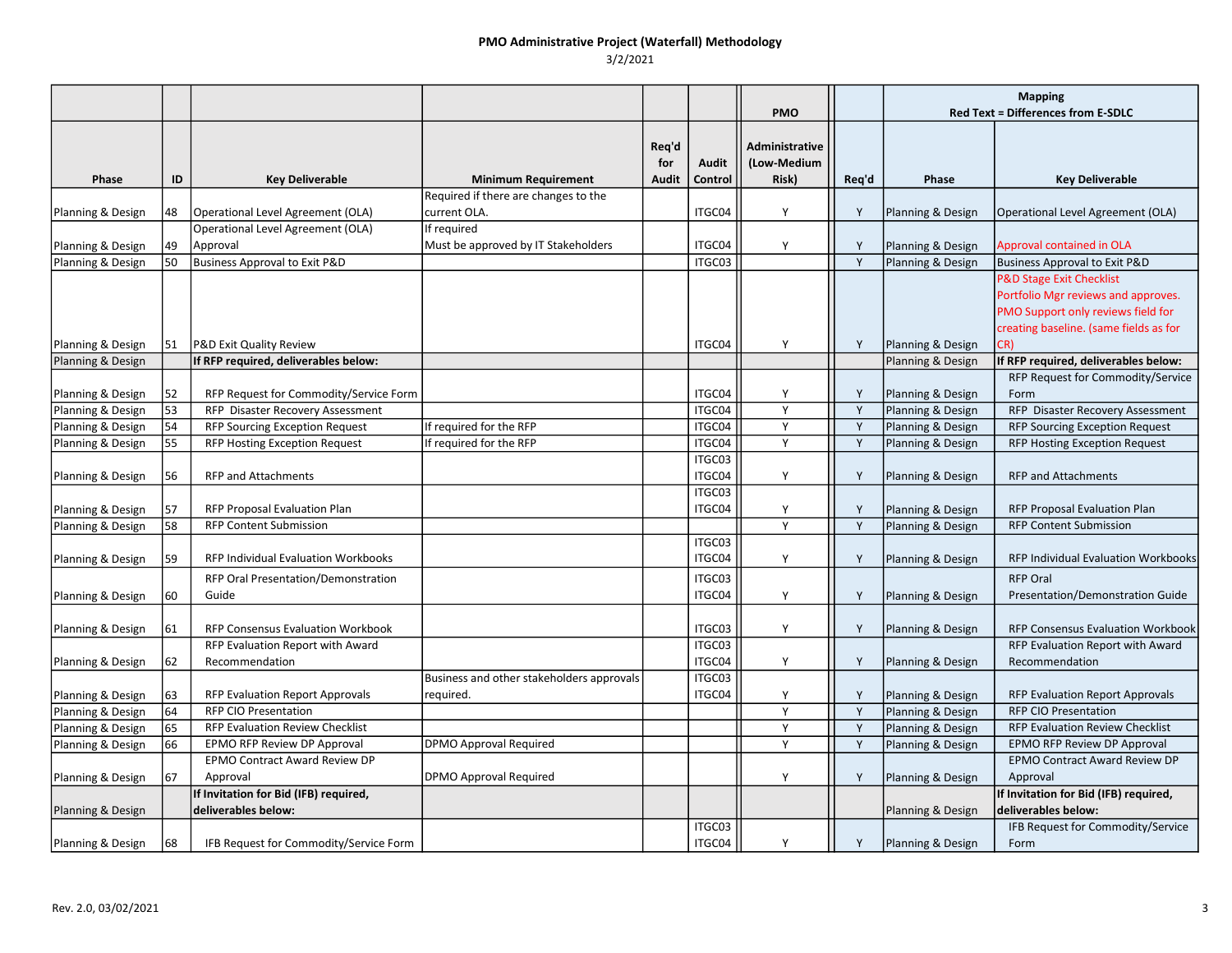|                   |    |                                         |                                                        |                              |                         | <b>PMO</b>                             |       | <b>Mapping</b><br><b>Red Text = Differences from E-SDLC</b> |                                       |
|-------------------|----|-----------------------------------------|--------------------------------------------------------|------------------------------|-------------------------|----------------------------------------|-------|-------------------------------------------------------------|---------------------------------------|
| Phase             | ID | <b>Key Deliverable</b>                  | <b>Minimum Requirement</b>                             | Req'd<br>for<br><b>Audit</b> | <b>Audit</b><br>Control | Administrative<br>(Low-Medium<br>Risk) | Req'd | Phase                                                       | <b>Key Deliverable</b>                |
|                   |    |                                         |                                                        |                              | ITGC03                  |                                        |       |                                                             |                                       |
| Planning & Design | 69 | IFB Disaster Recovery Assessment        | If required for IFB                                    |                              | ITGC04                  | Y                                      | Y     | Planning & Design                                           | IFB Disaster Recovery Assessment      |
| Planning & Design | 70 | IFB Sourcing Exception Request          | If required for IFB                                    |                              | ITGC04                  | Y                                      | Y     | Planning & Design                                           | <b>IFB Sourcing Exception Request</b> |
| Planning & Design | 71 | IFB Hosting Exception Request           | If required for IFB                                    |                              | ITGC04                  | Y                                      | Y     | Planning & Design                                           | IFB Hosting Exception Request         |
| Planning & Design | 72 | <b>IFB and Attachments</b>              |                                                        |                              | ITGC03<br>ITGC04        | Y                                      | Y     | Planning & Design                                           | <b>IFB and Attachments</b>            |
| Planning & Design | 73 | <b>IFB Statement of Work</b>            | May be required for Extensive Services                 |                              | ITGC03<br>ITGC04        | Y                                      | Y     | Planning & Design                                           | <b>IFB Statement of Work</b>          |
| Planning & Design | 74 | IFB Bid Review Checklist                |                                                        |                              |                         | Y                                      | Y     | Planning & Design                                           | <b>IFB Bid Review Checklist</b>       |
| Planning & Design | 75 | <b>IFB Award Approval</b>               | Business and other stakeholders approvals<br>required. |                              | ITGC04                  | Y                                      | Y     | Planning & Design                                           | <b>IFB Award Approval</b>             |
|                   |    | IF Request for Quote (RFQ) required,    |                                                        |                              |                         |                                        |       |                                                             | IF Request for Quote (RFQ) required,  |
| Planning & Design |    | deliverables below:                     |                                                        |                              |                         |                                        |       | Planning & Design                                           | deliverables below:                   |
|                   |    |                                         |                                                        |                              | ITGC03                  |                                        |       |                                                             | RFQ Request for Commodity/Service     |
| Planning & Design | 76 | RFQ Request for Commodity/Service Form  |                                                        |                              | ITGC04                  | Y                                      | Y     | Planning & Design                                           | Form                                  |
|                   |    |                                         |                                                        |                              | ITGC03                  |                                        |       |                                                             |                                       |
| Planning & Design | 77 | RFQ Disaster Recovery Assessment        | If required for RFQ                                    |                              | ITGC04                  | Y                                      | Y     | Planning & Design                                           | RFQ Disaster Recovery Assessment      |
| Planning & Design | 78 | <b>RFQ Sourcing Exception Request</b>   | If required for RFQ                                    |                              | ITGC04                  | Y                                      | Y     | Planning & Design                                           | RFQ Sourcing Exception Request        |
| Planning & Design | 79 | RFQ Hosting Exception Request           | If required for RFQ                                    |                              | ITGC04                  | Y                                      | Y     | Planning & Design                                           | RFQ Hosting Exception Request         |
|                   |    |                                         |                                                        |                              | ITGC03                  |                                        |       |                                                             |                                       |
| Planning & Design | 80 | RFQ and Attachments                     |                                                        |                              | ITGC04                  | Y                                      | Y     | Planning & Design                                           | <b>RFQ and Attachments</b>            |
|                   |    |                                         |                                                        |                              | ITGC03                  |                                        |       |                                                             |                                       |
| Planning & Design | 81 | RFQ Market Research                     |                                                        |                              | ITGC04                  | Y                                      | Y     | Planning & Design                                           | RFQ Market Research                   |
| Planning & Design | 82 | RFQ Estimate or Unofficial Quote        |                                                        |                              | ITGC04                  | Y                                      | Y     | Planning & Design                                           | RFQ Estimate or Unofficial Quote      |
|                   |    |                                         |                                                        |                              | ITGC03                  |                                        |       |                                                             |                                       |
| Planning & Design | 83 | RFQ Statement of Work                   |                                                        |                              | ITGC04                  | Υ                                      | Y     | Planning & Design                                           | RFQ Statement of Work                 |
|                   |    |                                         |                                                        |                              | ITGC03                  |                                        |       |                                                             |                                       |
| Planning & Design | 84 | RFQ Quote Review Document               |                                                        |                              | ITGC04                  | Υ                                      | Y     | Planning & Design                                           | RFQ Quote Review Document             |
|                   |    |                                         | Business and other stakeholders approvals              |                              |                         |                                        |       |                                                             |                                       |
| Planning & Design | 85 | <b>RFQ Award Approval</b>               | reguired                                               |                              | ITGC04                  | Y                                      | Y     | Planning & Design                                           | <b>RFQ Award Approval</b>             |
|                   |    |                                         |                                                        |                              |                         |                                        |       |                                                             | If Contract Modifications through     |
|                   |    | If Contract Modifications through       |                                                        |                              |                         |                                        |       |                                                             | Amendment required, deliverables      |
| Planning & Design |    | Amendment required, deliverables below: |                                                        |                              |                         |                                        |       | Planning & Design                                           | below:                                |
|                   |    | Amendment Request for                   |                                                        |                              | ITGC03                  |                                        |       |                                                             | Amendment Request for                 |
| Planning & Design | 86 | Commodity/Service Form                  |                                                        |                              | ITGC04                  | Υ                                      | Υ     | Planning & Design                                           | Commodity/Service Form                |
|                   |    | Amendment Disaster Recovery             | May be required if change in scope of                  |                              | ITGC03                  |                                        |       |                                                             | Amendment Disaster Recovery           |
| Planning & Design | 87 | Assessment                              | work                                                   |                              | ITGC04                  | Y                                      | Y     | Planning & Design                                           | Assessment                            |
|                   |    |                                         |                                                        |                              |                         |                                        |       |                                                             | <b>Amendment Sourcing Exception</b>   |
| Planning & Design | 88 | Amendment Sourcing Exception Request    | If required for Ammendment                             |                              | ITGC04                  | Y                                      | Y     | Planning & Design                                           | Request                               |
|                   |    |                                         |                                                        |                              |                         |                                        |       |                                                             | Amendment Hosting Exception           |
| Planning & Design | 89 | Amendment Hosting Exception Request     | If required for Ammendment                             |                              | ITGC04                  | Y                                      | Y     | Planning & Design                                           | Request                               |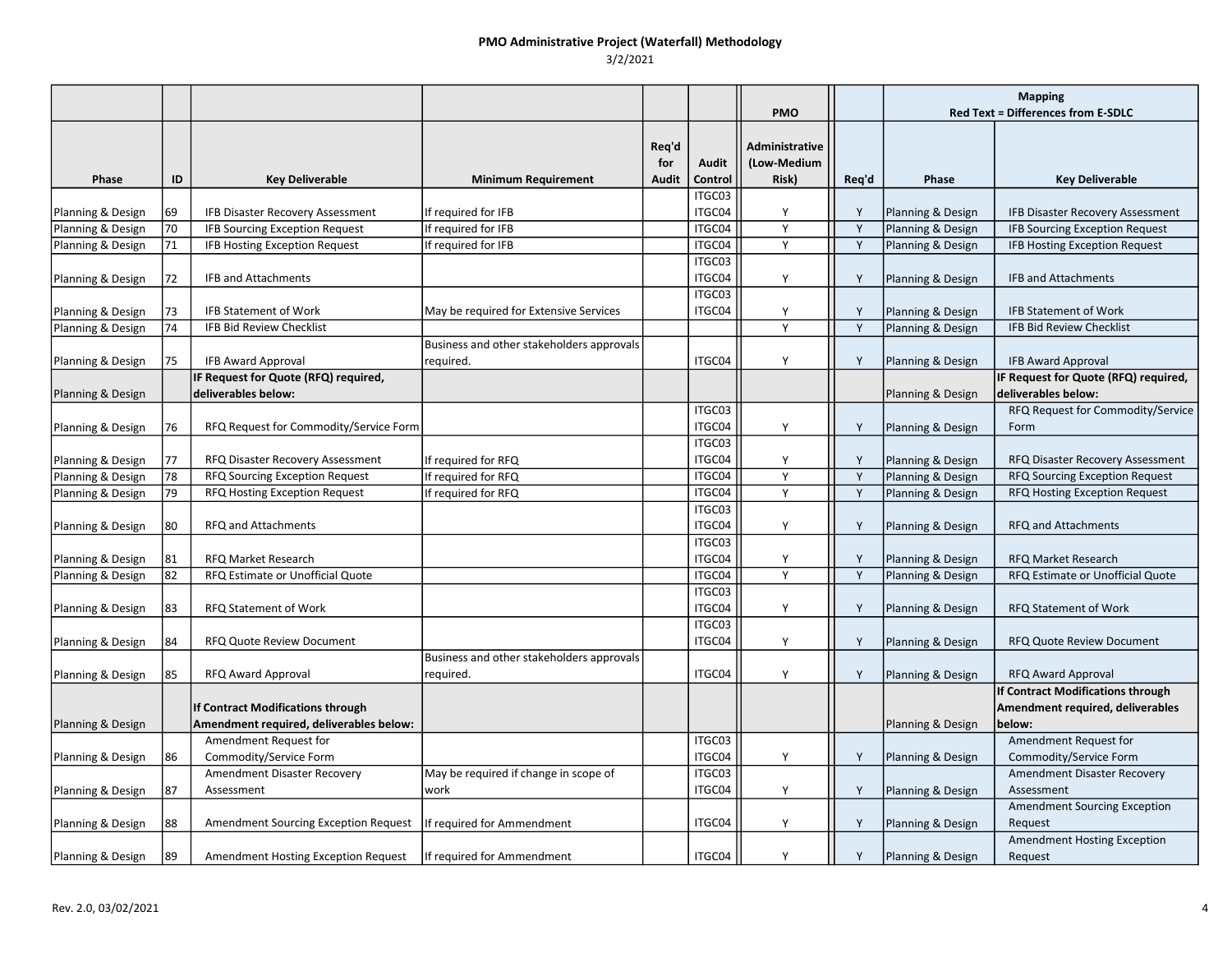|                            |     |                                                                 |                                           |                              |                         | <b>PMO</b>                                    |       | <b>Mapping</b><br><b>Red Text = Differences from E-SDLC</b> |                                                                                                        |
|----------------------------|-----|-----------------------------------------------------------------|-------------------------------------------|------------------------------|-------------------------|-----------------------------------------------|-------|-------------------------------------------------------------|--------------------------------------------------------------------------------------------------------|
| Phase                      | ID  | <b>Key Deliverable</b>                                          | <b>Minimum Requirement</b>                | Req'd<br>for<br><b>Audit</b> | <b>Audit</b><br>Control | <b>Administrative</b><br>(Low-Medium<br>Risk) | Req'd | Phase                                                       | <b>Key Deliverable</b>                                                                                 |
|                            | 90  | Admendment and Attachments                                      |                                           |                              | ITGC03<br>ITGC04        | Υ                                             | Y     |                                                             | Admendment and Attachments                                                                             |
| Planning & Design          |     |                                                                 |                                           |                              | ITGC03                  |                                               |       | Planning & Design                                           |                                                                                                        |
| Planning & Design          | 91  | Amendment Market Research                                       |                                           |                              | ITGC04                  | Y                                             | Y     | Planning & Design                                           | Amendment Market Research                                                                              |
| Planning & Design          | 92  | Amendment Estimate or Unofficial Quote                          |                                           |                              | ITGC03<br>ITGC04        | Y                                             | Y     | Planning & Design                                           | Amendment Estimate or Unofficial<br>Quote                                                              |
|                            |     |                                                                 | May be required for additional work       |                              | ITGC03                  |                                               |       |                                                             |                                                                                                        |
| Planning & Design          | 93  | Amendment Statement of Work                                     | within scope of work in existing contract |                              | ITGC04                  | Y                                             | Y     | Planning & Design                                           | Amendment Statement of Work                                                                            |
|                            |     |                                                                 | Business and other stakeholders approvals |                              | ITGC04                  |                                               |       |                                                             |                                                                                                        |
| Planning & Design          | 94  | Ammendment Approval<br>IF Request for Information (RFI),        | required.                                 |                              |                         | Y                                             | Y     | Planning & Design                                           | Ammendment Approval<br>IF Request for Information (RFI),                                               |
| Planning & Design          |     | deliverables below:                                             |                                           |                              |                         |                                               |       | Planning & Design                                           | deliverables below:                                                                                    |
|                            |     |                                                                 |                                           |                              | ITGC03                  |                                               |       |                                                             |                                                                                                        |
| Planning & Design          | 195 | RFI                                                             |                                           |                              | ITGC04                  | Y                                             | Y     | <b>Execute &amp; Build</b>                                  | <b>RFI</b>                                                                                             |
| <b>Execute &amp; Build</b> | 131 | Application Architecture Design (AAD)                           | DIT-T Architecture Approval Required      | Y                            | ITGC01<br>ITGC02        | Y                                             | Y     | <b>Execute &amp; Build</b>                                  | Application Architecture Design (AAD)                                                                  |
|                            | 196 | Code Structural Quality Analysis (CAST)                         |                                           |                              |                         |                                               |       |                                                             |                                                                                                        |
| Execute & Build            |     | Report                                                          | If required                               |                              |                         |                                               |       |                                                             |                                                                                                        |
| <b>Execute &amp; Build</b> | 197 | Component Integration Test (CIT) Approved                       |                                           | Y                            | ITGC02                  |                                               |       |                                                             |                                                                                                        |
| Execute & Build            | 198 | System Integration Test (SIT) Approved                          |                                           | Y                            | ITGC02                  | Y                                             | Y     | <b>Execute &amp; Build</b>                                  | System Integration Test (SIT) Approved                                                                 |
| Execute & Build            | 99  | Performance Testing Approved                                    | If required                               |                              |                         | Y                                             | Y     | Execute & Build                                             | Performance Testing Approved                                                                           |
| Execute & Build            | 100 | <b>IT Testing Complete Approval</b>                             |                                           | Y                            | ITGC02                  | Y                                             | Y     | Execute & Build                                             | IT Testing Complete Approval                                                                           |
| Execute & Build            | 101 | User Acceptance Plan and Script                                 |                                           | Y                            | ITGC03                  | Y                                             | Y     | Execute & Build                                             | <b>User Acceptance Plan and Script</b>                                                                 |
| Execute & Build            | 102 | Sponsor Approved UAT                                            |                                           | Y                            | ITGC03                  | Y                                             | Y     | Execute & Build                                             | <b>Sponsor Approved UAT</b>                                                                            |
| Execute & Build            | 103 | <b>Implementation Plan</b>                                      |                                           |                              |                         | Y                                             | Y     | Execute & Build                                             | <b>Implementation Plan</b>                                                                             |
| <b>Execute &amp; Build</b> | 104 | <b>Go Live Readiness Assessment</b>                             |                                           | Y                            | ITGC03                  | Y                                             | Y     | Execute & Build                                             | <b>Project Go Live Readiness Assessment</b>                                                            |
| Execute & Build            |     | 105 Go Live Approval                                            | Business and other Stakeholders approval  | Y                            | ITGC03                  | Y                                             | Y     | Execute & Build                                             | Project Go Live Approval                                                                               |
| <b>Execute &amp; Build</b> |     | 106   Project Go Live Readiness DP Quality Review   If required |                                           |                              |                         |                                               |       |                                                             |                                                                                                        |
| <b>Execute &amp; Build</b> |     | 107   EPMO Go Live Readiness DP Approval                        | If required.<br>EPMO approval             |                              |                         |                                               |       |                                                             |                                                                                                        |
| Execute & Build            |     | 108   E&B Exit Quality Review                                   |                                           |                              |                         | Υ                                             | Y     | Execute & Build                                             | <b>E&amp;B Stage Exit Checklist</b><br>Portfolio Mgr reviews/approves. PMO<br>Support does not review. |
| Implementation             | 109 | Business Approval to Close the Project                          |                                           |                              | ITGC03                  |                                               |       |                                                             |                                                                                                        |